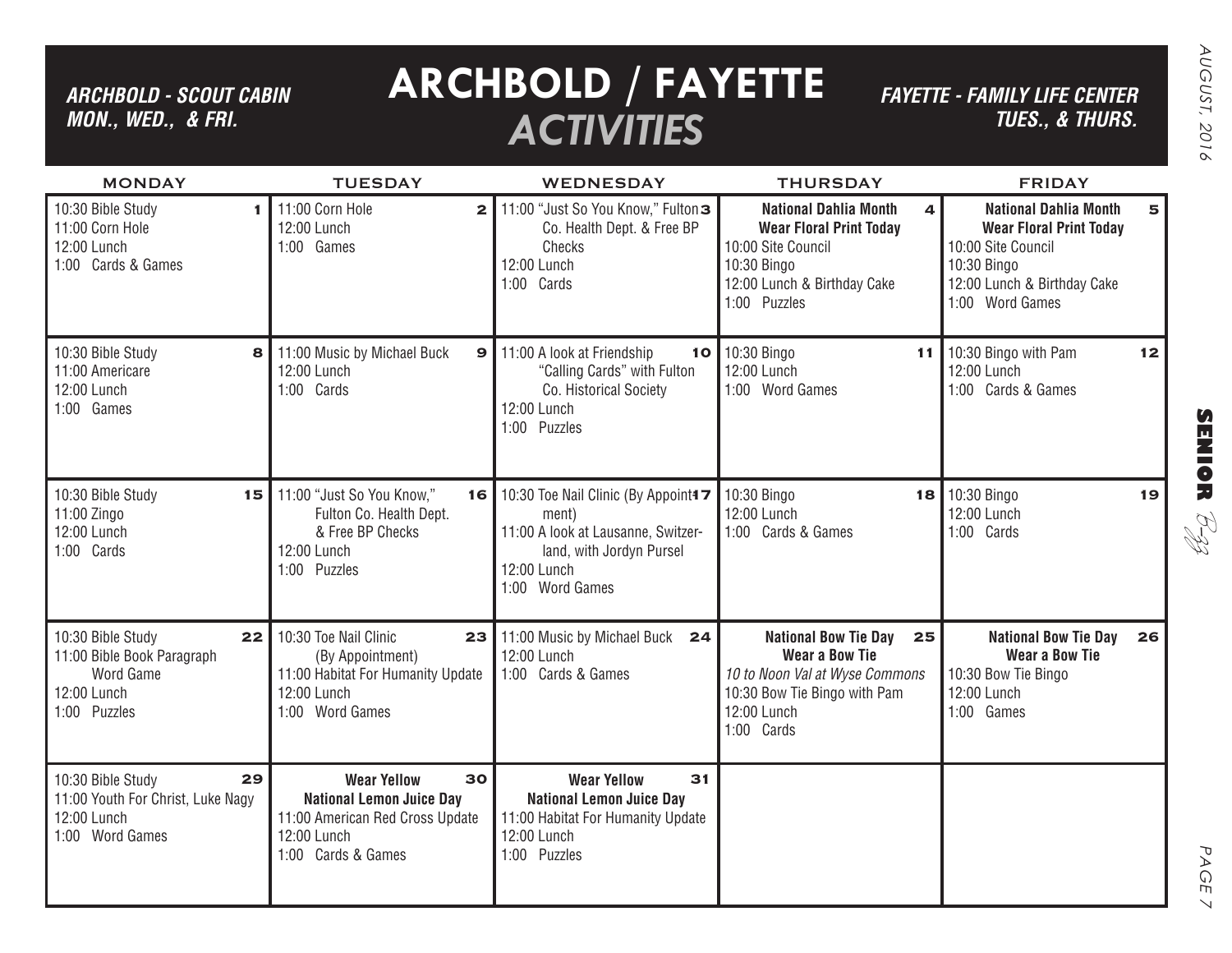| DELTA-101 NORTHWOOD DR.<br><b>UNITED METHODIST CHURCH</b><br><b>TUES. &amp; THURS.</b>                                                                                            |                                                                                                                                                                                                          | <b>DELTA / SWANTON</b><br><b>ACTIVITIES</b>                                                                                                        |                                                                                                                                      | <b>SWANTON</b><br><b>217 CHESTNUT ST.</b><br>MON., WED., & FRI                                                                                                                                           | PAGE<br>$\infty$ |
|-----------------------------------------------------------------------------------------------------------------------------------------------------------------------------------|----------------------------------------------------------------------------------------------------------------------------------------------------------------------------------------------------------|----------------------------------------------------------------------------------------------------------------------------------------------------|--------------------------------------------------------------------------------------------------------------------------------------|----------------------------------------------------------------------------------------------------------------------------------------------------------------------------------------------------------|------------------|
| <b>MONDAY</b><br>11:00 Estate Planning Tips                                                                                                                                       | <b>TUESDAY</b><br>10:30 Toe Nail Clinic<br>$\mathbf{2}$                                                                                                                                                  | WEDNESDAY<br><b>National Dahlia Month</b><br>3                                                                                                     | <b>THURSDAY</b><br><b>National Dahlia Month</b><br>4                                                                                 | <b>FRIDAY</b><br>11:00 Hand Chimes, Gail Zenz;<br>5                                                                                                                                                      |                  |
| with Attorney Rebecca<br>Steinhauser<br>12:00 Lunch<br>1:00 Puzzles                                                                                                               | (by appointment)<br>11:00 Healthy Spine, Healthy You<br>12:00 Lunch<br>1:00 Word Games                                                                                                                   | <b>Wear Floral Print Today</b><br>10:00 Site Council<br>10:30 Bingo<br>12:00 Lunch & Birthday Cake<br>by Swanton Health Care<br>1:00 Cards & Games | <b>Wear Floral Print Today</b><br>10:00 Site Council<br>10:30 Bingo<br>12:00 Lunch & Birthday Cake<br>1:00 Games                     | Play and Listen<br>12:00 Lunch<br>1:00 Cards                                                                                                                                                             |                  |
| 11:00 "Just So You Know" by<br>8<br>Fulton Co. Health Dept.<br>and free BP checks<br>12:00 Lunch<br>1:00 Word Games                                                               | 11:00 "Follow Your Family Tree," 9<br>Basic Genealogy; Fulton Co.<br><b>Genealogical Society</b><br>12:00 Lunch<br>1:00 Cards & Games                                                                    | 10-Noon Val at Delta Library<br>10 I<br>10:30 Bring Your Grandkids<br>to Bingo<br>12:00 Lunch<br>1:00 Games                                        | 10:30 Bring Your Grandkids<br>11<br>to Bingo<br>12:00 Lunch<br>1:00 Cards                                                            | 11:00 Get To Know Duke<br>12<br>Wheeler of Wheeler Farms &<br><b>Butterfly House, Whitehouse</b><br>12:00 Lunch<br>1:00 Puzzles                                                                          | <b>SENSE</b>     |
| 10:30 Free Hearing Aid Cleaning 15<br>11:00 Learn How to Access the<br>Senior Center Menu,<br>Activities, etc. with the<br>new Fulton Co. App<br>12:00 Lunch<br>1:00 Cards & Game | 11:00 Music Therapist, Hannah 16<br>12:00 Lunch<br>1:00 Games                                                                                                                                            | 10:30 Bingo<br>17 <sup>1</sup><br>12:00 Lunch<br>1:00 Cards                                                                                        | 10-Noon Val at Swanton Library 18<br>10:30 Bingo<br>12:00 Lunch<br>1:00 Puzzles                                                      | 10:30 Toe Nail Clinic<br>19<br>(by appointment)<br>11:00 Bring out your 1960s Hippie<br>Clothes & Join Us for<br>"The Wacky World of Woodstock"<br>Fun, Games & Prizes<br>12:00 Lunch<br>1:00 Word Games | RH<br>H          |
| 11:00 Golden Drummers<br>22<br>(A Demonstration by<br>2-3 members)<br>12:00 Lunch<br>1:00 Games                                                                                   | Day Trip, Auburn Cord<br>23<br><b>Duesenberg Museum</b><br>10-Noon Val at Evergreen Library<br>11:00 "Just So You Know" by<br>Fulton Co. Health Dept.<br>and free BP checks<br>12:00 Lunch<br>1:00 Cards | <b>National Bow Tie Day</b><br>24<br><b>Wear a Bow Tie Today</b><br>10:00 (Extended) Bow Tie Bingo<br>12:00 Lunch<br>1:00 Puzzles                  | <b>National Bow Tie Day</b><br>25<br><b>Wear a Bow Tie Today</b><br>10:00 (Extended) Bow Tie Bingo<br>12:00 Lunch<br>1:00 Word Games | 11:00 Free Concert by<br>26<br>"Nostalgia," Local Music<br>Group & Open House<br><b>Celebration at New Site</b><br>Location<br>12:00 Lunch<br>1:00 Cards & Games                                         |                  |
| 29<br>11:00 Be Wise to Scams<br>& Fraud; Update with<br>Val Edwards<br>12:00 Lunch<br>1:00 Cards                                                                                  | 30<br><b>Wear Yellow</b><br><b>National Lemon Juice Day</b><br>11:00 The Dish on Diabetes,<br>Fulton Co. Health Center<br><b>Diabetes Educators</b><br>12:00 Lunch<br>1:00 Puzzles                       | 31<br><b>Wear Yellow</b><br><b>National Lemon Juice Day</b><br>10:30 Bingo<br>12:00 Lunch<br>1:00 Word Games                                       |                                                                                                                                      |                                                                                                                                                                                                          | AUGUST,<br>2016  |